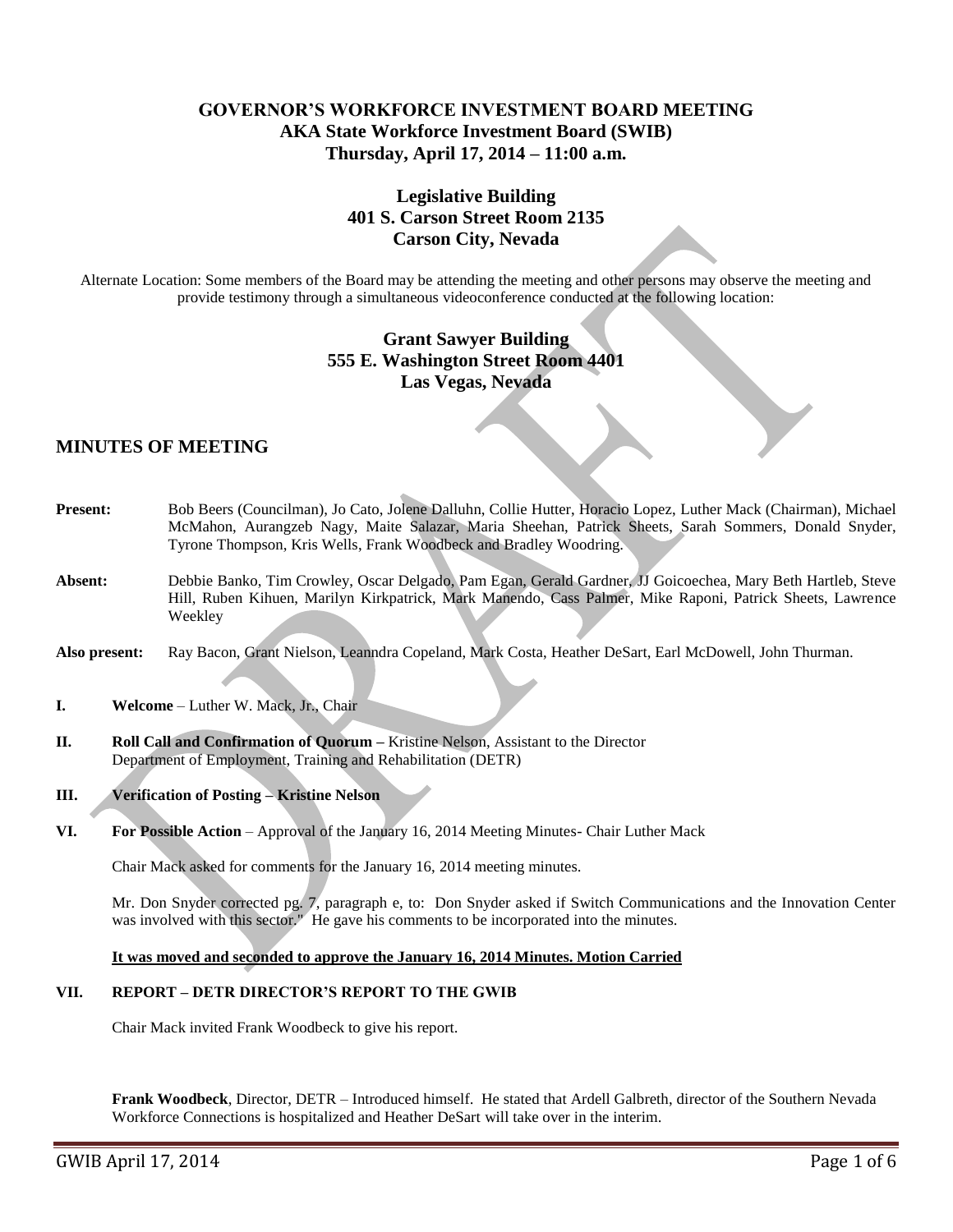Mr. Woodbeck stated there were discussions earlier about the Department of Labor regarding integration of the Governor's board and local boards and stakeholders in terms of workforce development. He said they have achieved some of those goals. He stated they will include the local boards in obtaining workforce development funds from the federal level and that that process will be productive.

## **VIII. Presentation – Nevada's Economic Outlook** – Leanndra Copeland, Economist III, Research and Analysis Bureau, DETR

Chair Mack called for the next presentation.

**Ms. Leanndra Copeland** stated her name and position. She started with an overview of the nation's economy as she said that Nevada's economy and the national economy were correlated and that the national economy can be used as a gauge for Nevada's economy. She reiterated that the national economy is slowly recovering from the 2008 Great Recession, however, she stated third quarter 2013 showed a drop off of growth, which may be blamed on the severe winter weather. She said consumer confidence and sentiment are trending up with moderate expectations about the future of the economy and job growth. She stated there are weaker expectations about income growth.

Ms. Copeland moved on to Nevada's economy. She said the unemployment rate continues to trend down to 8.5 percent with 120,000 unemployed Nevadans, a decline of 1.8 percentage points over the year. She stated that is 1.8 percentage points above the national rate. She stated that Nevada's economic recovery began in 2011 and related the yearly job gains from then with 2014 at 40,000 jobs higher than 2013. She said to maintain this job growth Nevada needed 2,700 jobs per month for 2014 and the first quarter is at that goal. She stated that Nevada is seeing broad growth over almost all of its industries and reviewed those sectors. She stated that fulltime work is trending up while part time has held steady and that Nevada is outpacing most other states' growth.

She stated that Nevada's population is also growing but that wage growth remains a problem, holding steady with median household income peaking in 2000 at \$60,000. She stated the national trend mirrors this. Real per capita income showed a slight increase. She reviewed the diversity of Nevada's job sectors, with several sectors increasing job growth with leisure and entertainment still in the lead. She reviewed employment in the diverse sectors which shows tourism and gaming with the largest share, with health and medical services second. She stated that given the economy of the state, there were only 2/3 of healthcare workers expected.

She concluded her presentation and asked for questions.

Don Snyder asked why education and health services categories were combined when looking at jobs. And also asked, regarding job growth, if more workers were returning to the workplace.

Ms. Copeland answered there was some labor force growth in 2014, the largest since 2011. She stated that the Bureau of Labor and Statistics categorizes the sectors.

Chair Mack asked for more questions.

Mr. William Anderson stated the department will present their March Labor Market Report on 4/18/2014. He reiterated the economy continues to grow broadly. He characterized the growth as modest, and possibly more sustainable.

## **IX. Reports – GWIB Industry Sector Council Updates – Earl McDowell, Deputy Administrator, Workforce Solutions Unit, DETR**

Chair Mack introduced the next presentation.

**Mr. Earl McDowell** stated his name and title. He gave an overview of the sector councils and their actions. He stated that the sectors are inventorying degrees and certification programs and eligible providers. He said that these programs are used by local workforce investment boards to align occupations and training resources for NDC sector council. The councils have also put together a pilot program starting in the next couple of months, each identifying a particular area that needs funding. He stated the sector councils have also given career pathways information to the youth in order for them to be prepared. He asked for individuals to join the IT, tourism, and agriculture sector councils.

Mr. McDowell introduced Bradley Woodring chair of the logistics and operations sector council to give a report on that sector.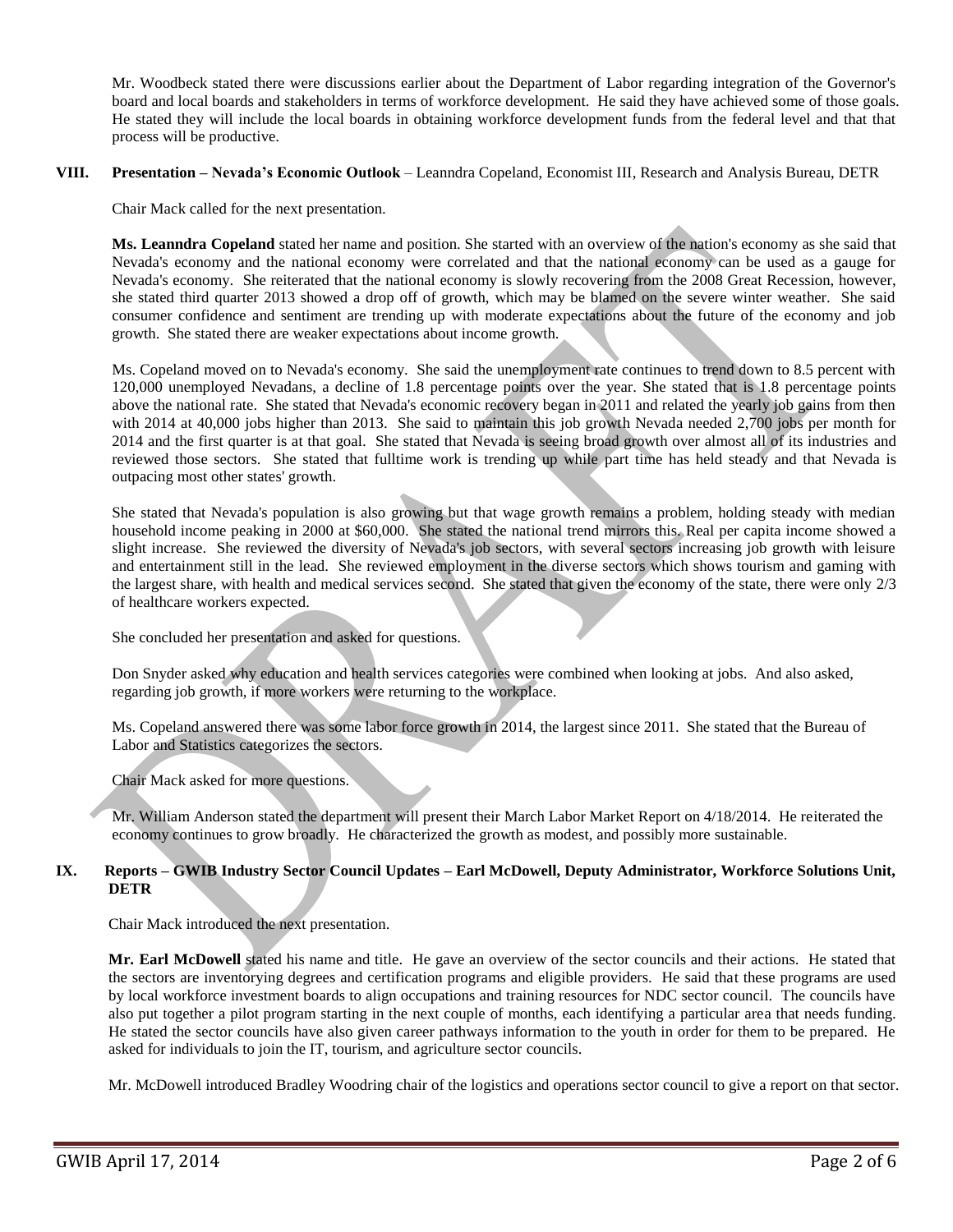## **b. Logistics and Operations Sector Council – Bradley Woodring, Chair**

**Mr. Bradley Woodring** stated his name and position for the record. He stated the city economist from the Nevada State Department of Employment who worked on a survey sent out to industry professions had the findings. He said the respondents agreed there was an increasing need for math, reading, problem solving, and computer skills. He reviewed the results of a manufacturing logistics skill gap survey produced by Apex and LMA Consulting Group. He stated the findings were that communication skills were an important soft skill needed, retention of quality employees must be a higher priority with companies to make them successful and cut down on high turnover of constant training. He said the findings also noted there were two different specific skill sets over 75 percent of the participating companies found it difficult to find job candidates for the jobs of the future because of increasing job requirements. He stated that many skill sets are not being addressed from early education.

He stated that the Logistics and Operations Pilot Program was officially noted in the last sector council meeting. The council committed DETR funding for the training to test the success of said program. The initial \$36,500 was designated to train 10 candidates and with additional funds for future training if the program proves successful. They will track that in the upcoming June meeting.

He stated that the Strategic Plan Update Committee will continue to hold meetings in order to begin work on plan, including the above mentioned pilot program. He said that the Communications Subcommittee has been reformed and will meet in mid-April to amend the action plan for their objectives.

He stated the Logistics and Operations Council has had difficulty hiring professionals, recently losing two members. He invited logistic practitioners to come to the next meeting on June 3. He concluded his presentation.

## **c. Manufacturing Sector Council – Ryan Costella, Chair**

Mr. Ray Bacon stated that planned speaker Mr. Ray Costella did not prepare him for Mr. Costella's absence. He stated his name and position for the record. He emphasized that the pilot program that the Manufacturing Council created started using the National Career Readiness Certificate as a common and leveling tool for employers. He said companies have found it valuable and its use is growing. He stated that the testing program was made for the manufacturing sector but recognizes sectors outside of that will use it too. He reviewed the test's statistics at the bronze, silver, gold, and platinum level certifications. He said this spectrum will inform employers where to put employees appropriate for their skill set. National companies already using this program spoke of reducing their hiring costs 40 percent to 60 percent. He stated retention level for companies he spoke with using this test increased to 55 percent. He said his council uses this program and finds it cost effective and urged others to take the test.

Chair Mack asked for any comments or questions.

Mr. McDowell added that DETR had a webpage with information on the sector councils meeting schedules, members, strategic plans, etc. and concluded the report.

Chair Mack asked for any further comments.

Mr. Tyrone Thompson asked if, in regards to Science, Technology, Engineering, and Math (STEM) if there was access to the survey that was given to logistical companies. Asked a second question about the IT academies and wants to see where the gap is and the progression on it.

Mr. McDowell answered that in reference to the survey his department will give him the information. He stated that the IT academies had until May 5 to send results in order to participate. He also stated that letters were sent to superintendents throughout Nevada that outlined what the council will do for them and will send Mr. Thompson that information when the council has it.

Chair Mack asked for further comments. There were none.

## **X. Local Workforce Investment Board Reports**

Chair Mack introduced the next presentation.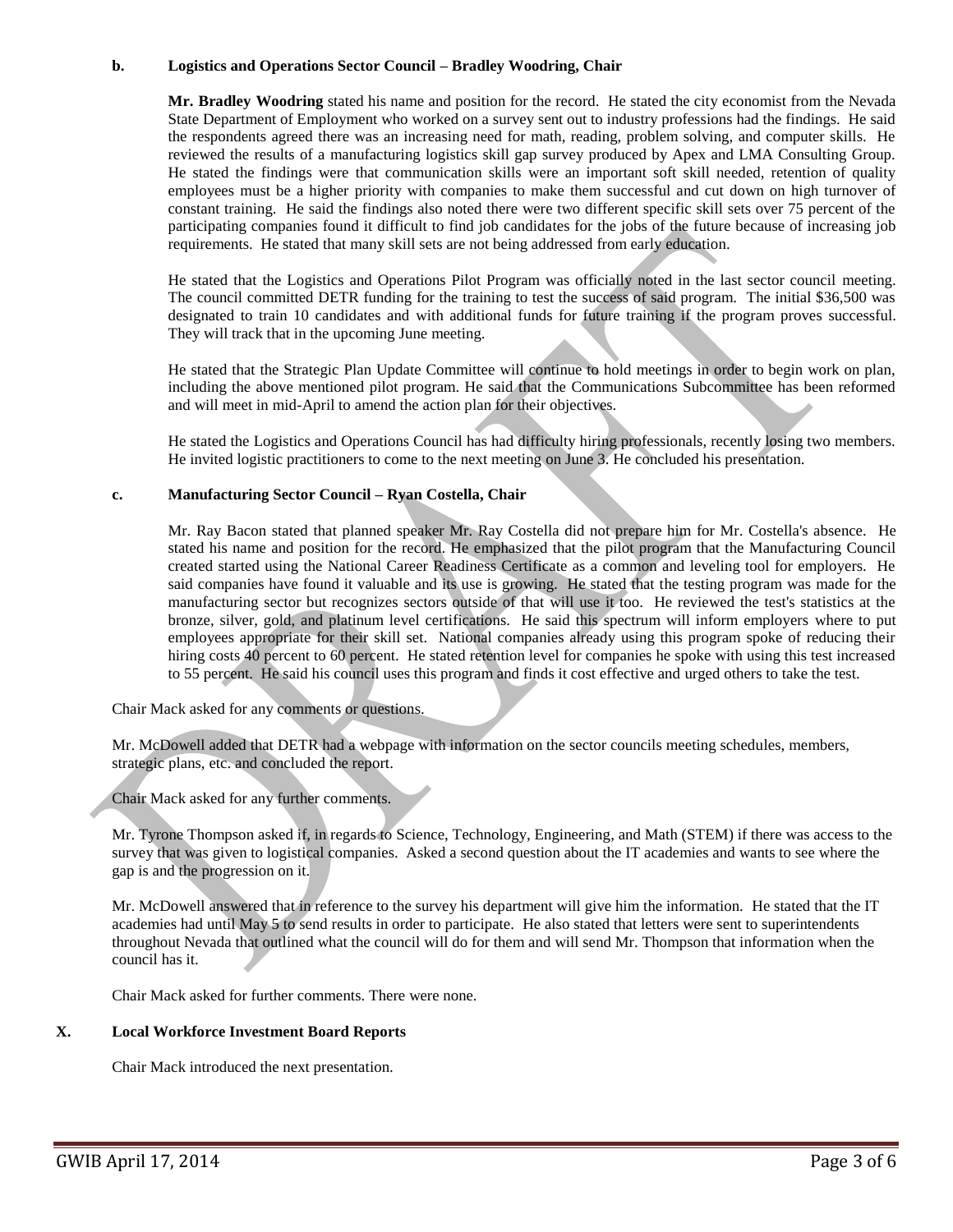#### **a. Nevadaworks – John Thurman, Chief Executive Officer**

**Mr. John Thurman** added to information provided prior to the meeting. Nevadaworks received about 55 proposals requested \$16 million funding and there are around \$6 million to allot. He also noted that the Department of Labor the monies have been allocated to the states and the local boards were awaiting the final numbers to contract the proposals. He said the review groups and reviewed these proposals and ranked them for recommendation for funding and will work on those when the funding numbers are received. They anticipate a July 1, 2015 rollout for the automated system of collecting and reporting data as it relates to clients funded under the Workforce Investment Act and other workforce development programs. He concluded his report and asked for questions.

Chair Mack asked for comments or questions. There were none.

#### **b. Workforce Connections – HEATHER DESART, Deputy Director**

**Ms. Heather DeSart** she stated her name and position for the record. She noted that Workforce Connections was voted through the Review Journal as one of the best places to work in small businesses for Las Vegas. She added two items to information provided prior to the meeting. She stated that the department did not receive the Youth Career Connect grant. She also clarified the One Stop Career Center hired a manager and that person will start on April 30. She pointed out that the performance reports listed on the agenda indicated that Workforce Connections has failed the attainment of degree or certificate measure, however, that is not currently the case. The new report is available and they are exceeding that measure. She concluded her report and asked for questions.

Chair Mack asked for any comments or questions.

Mr. Bob Beers, City Councilman, commented about the board training earlier in the day. He stated there were interesting comparisons and contrasts between the reports they have received from the northern and the southern board. He said that the performance indicators on the two sets of reports were different and he asked for guidance for the local boards on what the state board requires and if there are no guidelines, he said they should make a plan to develop that guidance.

Chair Mack asked for comments on this.

Mr. Frank Woodbeck stated his department could look at that and create guidelines prior to the next board meeting.

Mr. Beers stated he served on Ms. DeSart's board so he would obtain a copy of the Nevadaworks component. He said that he did not have the ability to get a copy of the Workforce Connections component to Mr. Thurman. He stated he'd like to see both sets.

## XI. **For Possible Action** – Review and Approval GWIB bylaw Amendment.

Addition of two GWIB standing subcommittees – article iv, section 2: GWIB bylaws.

Chair Mack introduced the next agenda item.

Mr. Frank Woodbeck stated his name and position. He stated the first bylaw was the GWIB rather than the State Workforce Investment Board as the current bylaws read and should be amended. He said that in Article IV committees are called standing industry sector councils and committees. He stated they have added the Agriculture Sector Council to this as the ninth sector council at the request of the governor. He also stated that they have added two subcommittees, a legislative subcommittee responsible for keeping the board informed of any local, state, or federal legislation affecting the state's Workforce Investment System and its partners and a strategic planning subcommittee which will be responsible for developing and maintaining a continuous and systematic process where decisions are made about future outcomes, how these are to be accomplished, and how success is measured and evaluated by GWIB. This subcommittee will also recommend modifications to the strategic plan as appropriate to the GWIB. He said both these committees were added at the direction of the Chairman. He stated both were needed. He asked for any questions.

Chair Mack asked for any questions.

## **It was moved and seconded to approve the GWIB bylaw amendment. Motion Carried**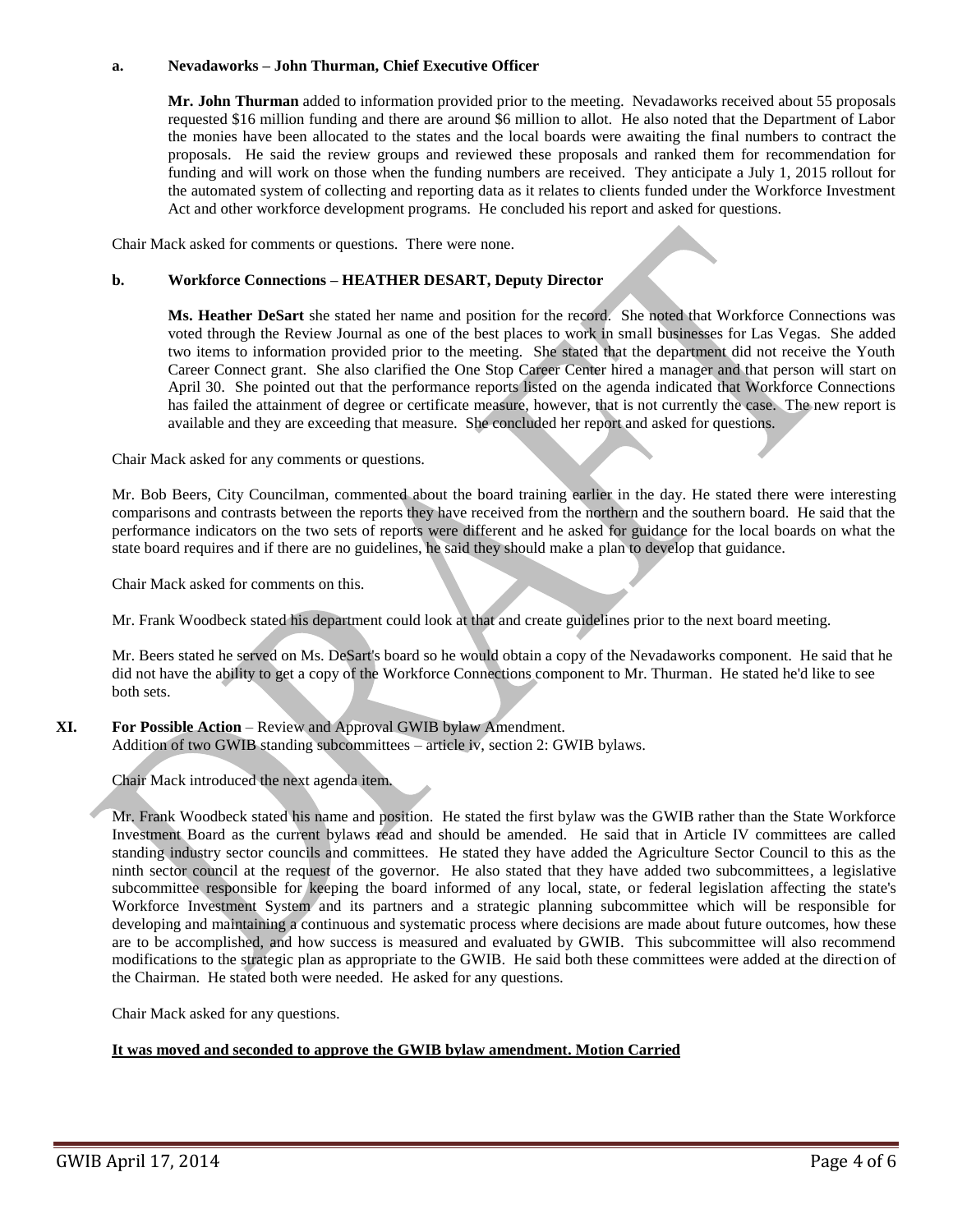### **XII. Staff Reports**

Chair Mack introduced the next agenda.

## **a. Workforce Investment Act (WIA) Analysis of Expenditures – Mark Costa, CFO, DETR**

**Mr. Mark Costa** stated his name and position for the record. He said the report of April 2, 2014 had the various entities or contracts which were allocated funds. He said the total that's been allocated over the last three program years. He said the years '13, '12, '11 were on the report for review. He said the program was fully expended. He stated they have not received a Notice of Obligation for program year '14. They did receive a preliminary distribution table of the various dates and expected funds for the Workforce Investment Act. He said this data showed Nevada will take a significant reduction of approximately \$2.5 million for Adults, Youth, and Dislocated Workers. He concluded and asked for any comments.

Chair Mack asked for any comments or questions. There were none.

## **b. WIA Performance Measures/Levels – Grant Nielson**

**Mr. Grant Nielson** clarified that Ms. DeSart statement was for the quarter ending December 31 and only for that quarter. For the first quarter of 2014 the state or local areas are either exceeding or within 80 percent of their goal, which is required, of all measures and with the exception of the attainment of degree and certificate for youth which was a one quarter measurement. He clarified that this number is accurate for that particular quarter, for the last quarter the number was 91 percent, which exceeds the measure and for a year-to-date rolling four quarters is at 65 percent. He stated this was normal, having a quarter where you're exceeding some and others did not have the desired performance but overall doing quite well. He stated currently they are within the guidelines that the Department of Labor has required. He asked for any questions.

Chair Mack asked for questions. There were none.

#### **XIII. Board Comment Session – Luther Mack**

Chair Mack invited members of the board to comment on any matter or topic relevant to the board. He stated, however, no answer may be taken on manager and board comments until the matter itself has been included on the agenda for possible action.

Mr. Patrick Sheets asked if this was the point where board members could make comments.

Chair Mack stated yes.

Mr. Patrick Sheets thanked the Department of Labor for the presentation. He said as a board member he didn't really realize his role until now. He questioned Mr. Woodbeck who is the chairman of the Strategic Planning Committee was.

Mr. Woodbeck stated they do not have a chairman. He stated the board chair will appoint a chair for the subcommittee. He asked Mr. Sheets if Mr. Sheets was volunteering.

Mr. Sheets stated yes.

Mr. Woodbeck noted the volunteer.

Mr. Sheets stated that understanding that subcommittee will fill a lot of the gaps and the missing pieces to the training presentation earlier.

Chair Mack asked if there were any board comments up north. There were none.

#### **XIV. Second Public Comment Session – Luther Mack**

Chair Mack invited for public comments. There were none.